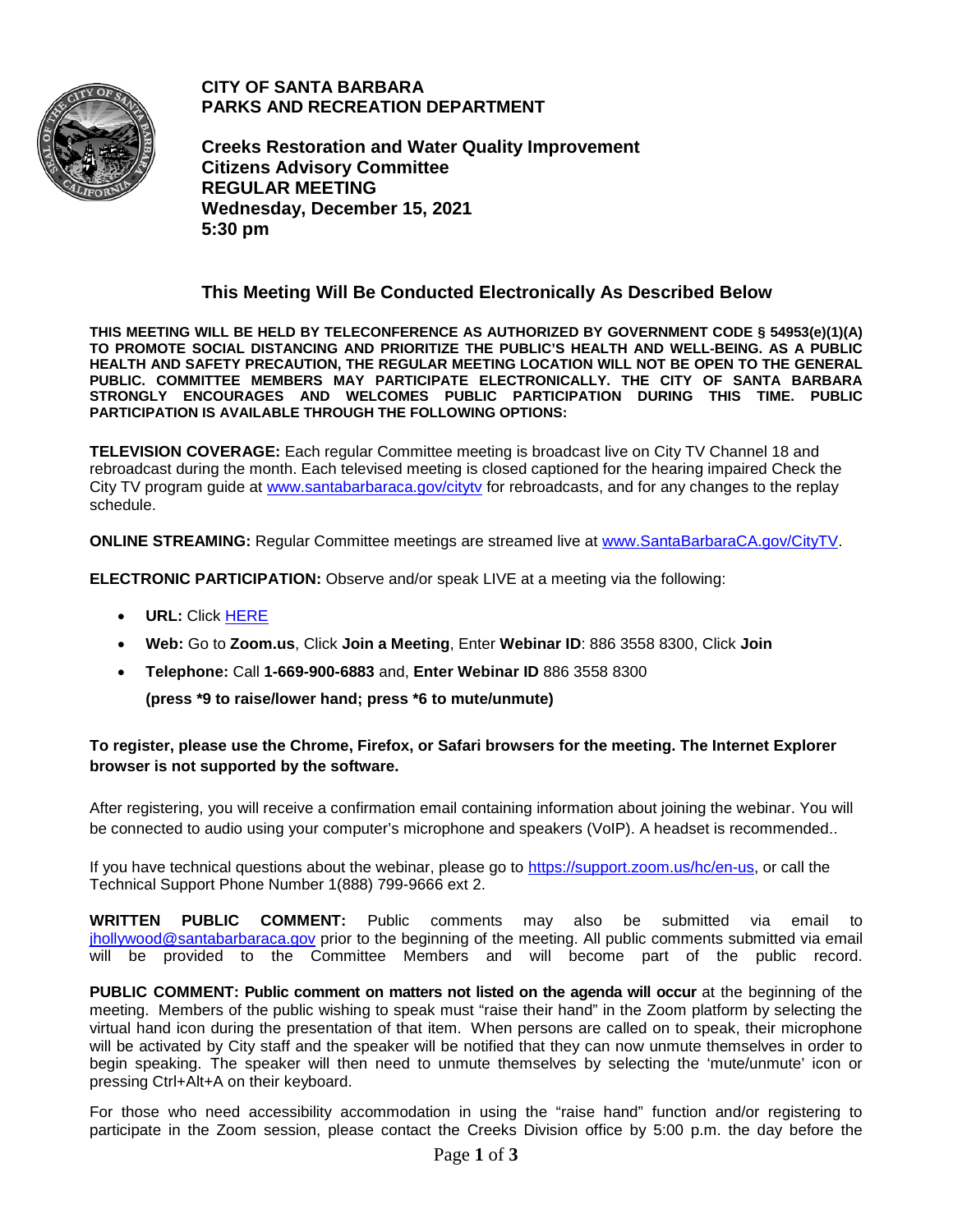meeting for assistance. Additionally, a speaker may email [jhollywood@santabarbaraca.gov](mailto:jhollywood@santabarbaraca.gov) by 5:00 p.m. the day before a meeting, stating which item they wish to speak on. When persons are called on to speak, their microphone will be activated the speaker will be notified by City staff that they can now unmute themselves in order to begin speaking. The speaker will then need to unmute themselves by selecting the 'mute/unmute' icon or pressing Ctrl+Alt+A on their keyboard.

Each speaker will be given a total of 2 minutes to address the Committee. Pooling of time is not allowed during general public comment. The time allotted for general public comment at the beginning of the 5:30 meeting is 30 minutes. The Committee, upon majority vote, may decline to hear a speaker on the grounds that the subject matter is beyond the City's subject matter jurisdiction.

**PUBLIC COMMENT ON AGENDIZED ITEMS:** Members of the public wishing to speak on a matter on the agenda must "raise their hand" in the Zoom platform by selecting the virtual hand icon during the presentation of that item. The "raise hand" icon is generally located on most devices in the upper right hand corner of the screen. For those who need accessibility accommodation in using the "raise hand" function, please contact the Creeks Division's office by 5:00 p.m. the day before the meeting for assistance. Additionally, a speaker may email [jhollywood@santabarbaraca.gov](mailto:jhollywood@santabarbaraca.gov) by 5:00 p.m. the day before a meeting, stating which item they wish to speak on. When persons are called on to speak, their microphone will be activated and they will be notified to begin speaking. Each speaker will be given a total of 2 minutes to address the Council. Pooling of time is not permitted during meetings conducted electronically.

**ORDER OF BUSINESS:** Regular meetings of the Creeks Advisory Committee begin at 5:30 pm.

**REPORTS:** Copies of documents relating to agenda items are available for review online at the City Creeks Division website: [http://www.sbcreeks.com.](http://www.sbcreeks.com/) In accordance with state law requirements, this agenda generally contains only a brief general description of each item of business to be transacted or discussed at the meeting. Should you wish more detailed information regarding any particular agenda item, you are encouraged to obtain a copy of the related staff reports and attachments online at the City's website [\(https://www.SantaBarbaraCA.gov/gov/brdcomm/ac/creeks\)](https://www.santabarbaraca.gov/gov/brdcomm/ac/creeks) Materials related to an item on this agenda submitted to the Committee after distribution of the agenda packet are posted to the City's website as soon as reasonably feasible.

**SPANISH INTERPRETATION:** If you need interpretation of your communications to the Committee from Spanish to English, please contact the Creeks Division office at (805) 897-2658 or by email at [jhollywood@santabarbaraca.gov.](mailto:jhollywood@santabarbaraca.gov) If possible, notification of at least 48 hours will usually enable the City to make arrangements.

**INTERPRETACIÓN EN ESPAÑOL**: Si necesita una interpretación del español al inglés, para sus comunicaciones al El Comite, comuníquese con la Oficina de Arroyos al (805) 897-2658, o por correo electrónico a jhollywood@SantaBarbaraCA.gov. Si es posible, la notificación de al menos 48 horas generalmente permitirá a la Ciudad hacer los arreglos

**AMERICANS WITH DISABILITIES ACT:** If you need auxiliary aids or services or staff assistance to attend or participate in this meeting, please contact the Creeks Division Office at 897-2658 or by email at jhollywood@SantaBarbaraCA.gov. If possible, notification at least 48 hours prior to the meeting will usually enable the City to make reasonable arrangements. Specialized services, such as sign language interpretation or documents in Braille, may require additional lead time to arrange.